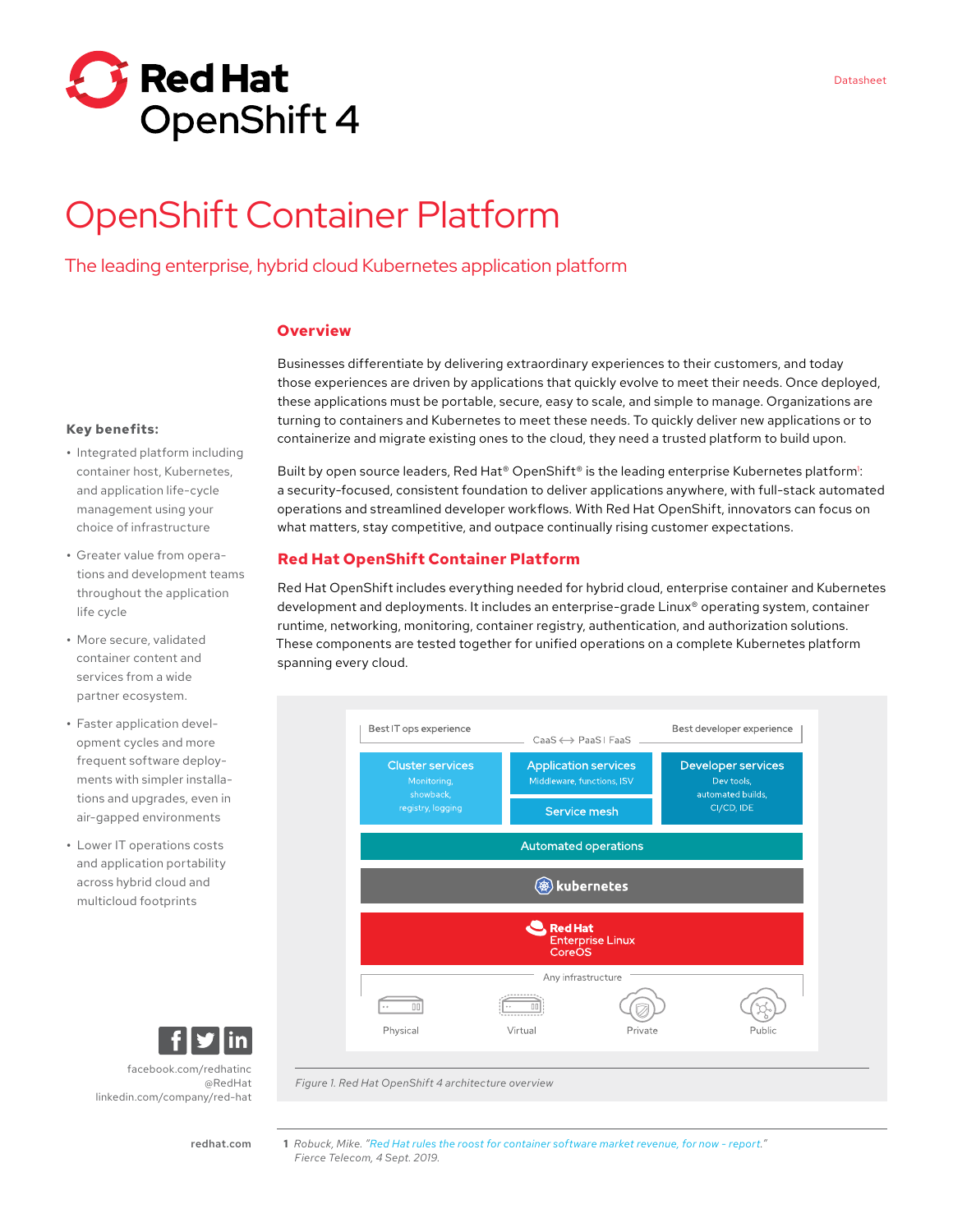

# **Red Hat OpenShift Dedicated**

Develop and manage containerized applications with your own OpenShift cluster, managed and operated by Red Hat.

## **Microsoft Azure Red Hat OpenShift**

Azure Red Hat OpenShift is a fully managed OpenShift offering on Azure jointly engineered, operated, and supported by Microsoft and Red Hat.

# **Enterprise Kubernetes**

Simply downloading and installing an upstream Kubernetes package is not sufficient for most enterprise users that will run business-critical applications. There are additional services that can accompany Kubernetes that will help build out and manage a more robust and feature-rich environment to deploy containers. Red Hat works with its customers and partners to develop new features and functionalities to enhance Kubernetes, integrating those features with additional surrounding services, and hardening those features before release.

Managing a Kubernetes environment is more difficult when it lacks consistent deployment practices and has countless variants of application instances. Kubernetes Operators simplify the management of stateful applications that require persistence and predictability like databases, caches, and monitoring systems. They codify and package applications with management best practices and use standard Kubernetes tooling to automate tasks such as updates, backups, and node scaling.

Using Kubernetes Operators, Red Hat OpenShift offers automated installation, upgrades, and lifecycle management for every part of your container stack—the operating system, Kubernetes and cluster services, applications, and persistent data storage. The result is a more secure, always up-todate Kubernetes application platform, without the headaches of manual and serial upgrades, or downtime. Red Hat OpenShift supports using Operators as a model to support scaling applications while reducing the overhead in maintaining operational consistency:

- **•** Operators are built into OpenShift, so Kubernetes and cluster services are always up to date.
- **•** Embedded OperatorHub provides a discovery marketplace for independent software vendor (ISV) Operators, validated to run on OpenShift.
- **•** The Kubernetes Operators framework is not proprietary to OpenShift and can be deployed on any Kubernetes platform.

# **Built for the hybrid cloud**

Red Hat OpenShift Container Platform runs on across on-premise and public cloud infrastructures, enabling a hybrid approach to how applications can be deployed as a self-managed solution. Red Hat OpenShift Dedicated is a service hosted and managed by Red Hat that offers clusters in a virtual private cloud as a hosted offering. Microsoft Azure Red Hat OpenShift is also available as a hosted offering through Microsoft. All OpenShift platform variants are available to help accelerate developer productivity and deliver application portability on a consistent foundation across the hybrid cloud.

Red Hat OpenShift provides:

- **•** Choice of consumption models, self-managed or managed by Red Hat
- **•** A single management and visibility console through cloud.openshift.com
- **•** Integrated metering and chargeback capabilities

## **Increased developer productivity**

Red Hat OpenShift pushes the boundaries of what containers and Kubernetes can do for developers, driving innovation for stateful applications, serverless or event-driven applications, and machine learning. The platform integrates tightly with Jenkins and other standard continuous integration/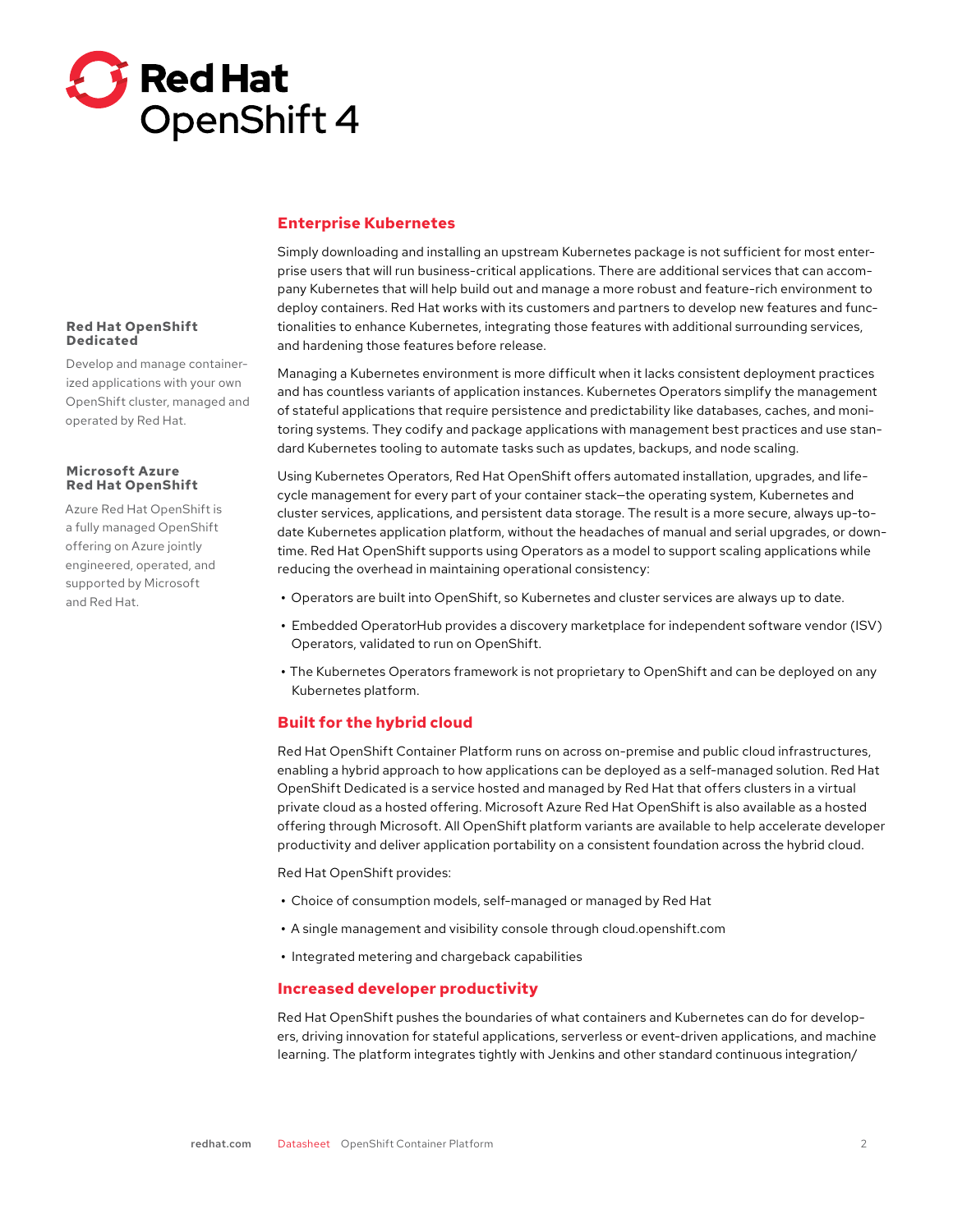

continuous delivery (CI/CD) tools for security-focused application builds. Red Hat OpenShift helps you build with speed, agility, confidence, and choice so that developers can get back to doing work that matters. It provides:

- **•** Automated workflows including source-to-image (S2I) process to get source code into ready-torun container images.
- **•** Streamlined developer perspective that abstracts away the need for familiarity with Kubernetes concepts and surfaces only information and configurations developers care about.
- **•** A connection to services from public cloud providers such as AWS, Microsoft Azure, and Google Cloud Platform through the OpenShift Service Catalog.

### **Trusted host. Trusted content. Trusted platform.**

Red Hat is a community leader and builder of Kubernetes and container projects, using our open source expertise to drive significant innovation in upstream efforts. Red Hat OpenShift adds comprehensive, continuous security to upstream Kubernetes, and is designed for full-stack continuous security from the operating system to the application, and throughout the software life cycle. For government organizations handling extremely sensitive data and workloads, OpenShift will run in Federal Information Processing Standards (FIPS) mode and will call into the Red Hat Enterprise Linux FIPS validated cryptographic libraries. Customers also have the option to encrypt sensitive data stored in etcd, which can better defend against malicious access to data such as secrets and config maps stored in ectd. OpenShift customers can also deploy clusters to customer-managed, pre-existing VPN/VPC (virtual private network/virtual private cloud) connections and use private facing load balancer endpoints.

#### **Advanced capabilities**

As applications evolve into collections of decentralized services, managing communications and security between those services becomes more difficult. Red Hat OpenShift Service Mesh provides a uniform way to connect, manage, and observe microservices-based applications.

Using the Red Hat OpenShift Serverless model, an application can simply consume compute resources and automatically scale up or down based on use. This removes the overhead of server provisioning and maintenance from developers, letting them focus on application development instead. OpenShift Serverless helps developers deploy and run serverless applications that will scale up or scale to zero on demand.

With Red Hat OpenShift Pipeline, developers can take full control over their delivery pipelines, plugins, and access control with no central CI/CD server to manage. OpenShift Pipeline runs each step of the CI/CD pipeline in its own container, allowing each step to scale independently to meet the demands of the pipeline. This enables a streamlined user experience through the OpenShift console developer perspective, command-line interfaces (CLIs), and integrated development environments (IDEs).

## **Drive your journey with Red Hat OpenShift**

Red Hat supports our customers' journeys to the cloud, with Red Hat OpenShift serving as a consistent, hybrid cloud foundation for building and running containerized applications for long-term innovation. Power business transformation and unite your teams on a cost-effective, single platform to quickly deliver the exceptional experiences your customers expect, anywhere they are.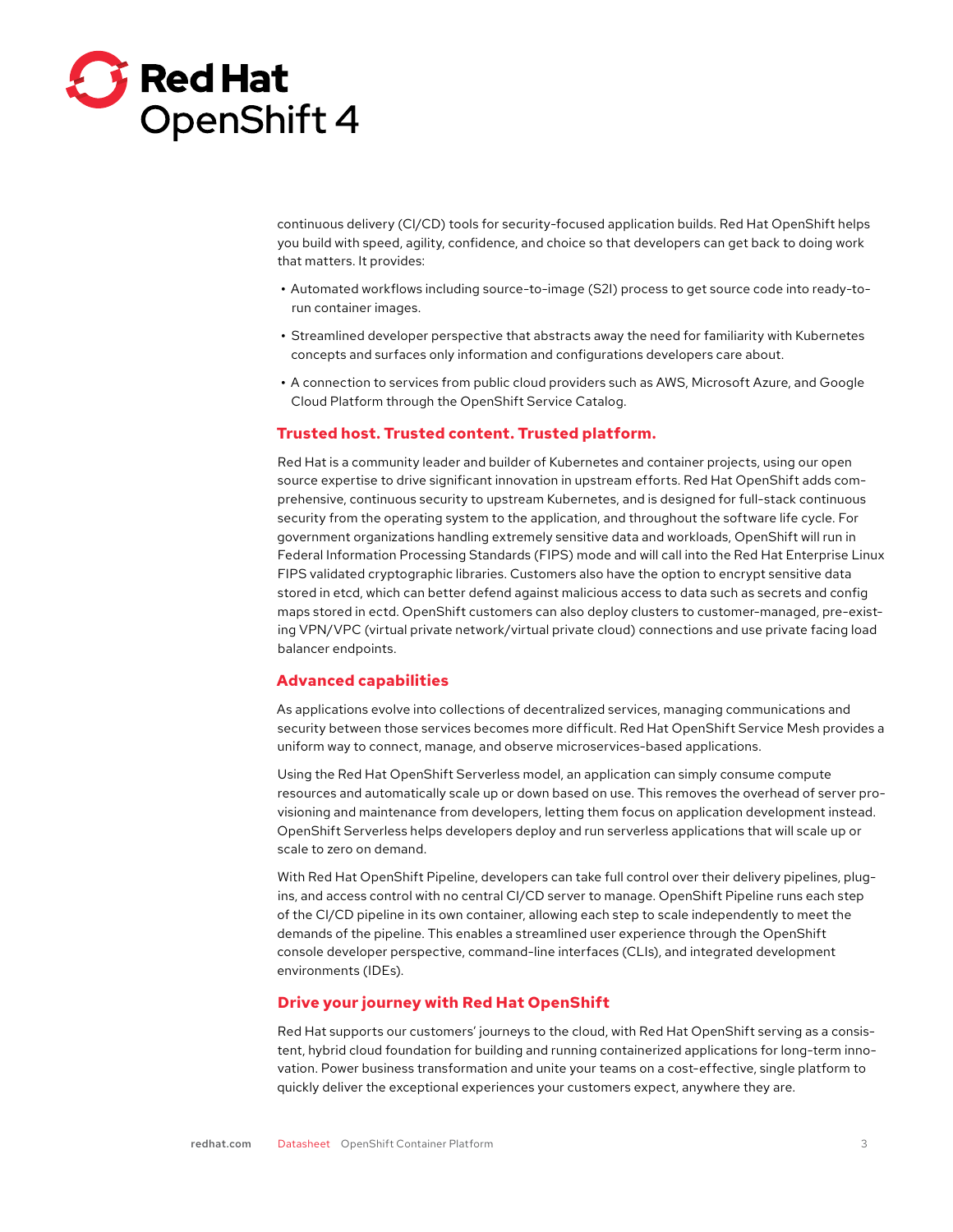

Red Hat OpenShift meets the needs of IT teams and application developers. Customers have wide choice in Kubernetes solutions, including do-it-yourself (DIY) platforms built on upstream projects, managed services on public clouds, and other self-hosted platforms. Red Hat OpenShift stands out as a leading choice for customers who want a more secure, supported Kubernetes platform guided by deep expertise.

## **Features and benefits**

| <b>Feature</b>                      | <b>Benefit</b>                                                                                                                                                                                                                                                          |
|-------------------------------------|-------------------------------------------------------------------------------------------------------------------------------------------------------------------------------------------------------------------------------------------------------------------------|
| <b>Platform</b>                     |                                                                                                                                                                                                                                                                         |
| <b>Scalability</b>                  | Applications running on OpenShift Container Platform can scale<br>to thousands of instances across hundreds of nodes in a matter<br>of seconds.                                                                                                                         |
| Multicluster federation             | Consolidated views of clusters and the use of Kubernetes<br>technologies offer a consistent management layer across<br>on-premises and public clouds.                                                                                                                   |
| Persistent storage                  | Red Hat OpenShift Container Storage allows users to run stateful<br>applications and cloud-native stateless applications.                                                                                                                                               |
| Open source standards               | <b>OpenShift Container Platform incorporates Open Containers</b><br>Initiative (OCI)/Docker-formatted containers and Cloud<br>Native Computing Foundation (CNCF)-certified Kubernetes<br>for container orchestration, in addition to other open<br>source technologies. |
| <b>Container portability</b>        | Container images built on the OCI industry standard ensure<br>portability between developer workstations and production<br><b>OpenShift Container Platform environments.</b>                                                                                            |
| <b>Developer productivity</b>       |                                                                                                                                                                                                                                                                         |
| Self-service provisioning           | Developers can quickly and easily create applications on demand<br>from the tools they use most, while Operations retains full control<br>over the entire environment.                                                                                                  |
| Polyglot, multi<br>language support | Developers can use various languages, frameworks, and<br>databases on the same platform.                                                                                                                                                                                |
| Integrated CI/CD pipelines          | OpenShift Container Platform lets developers reduce manual<br>deployment work to deploy higher quality software for continuous<br>integration and automated tests.                                                                                                      |